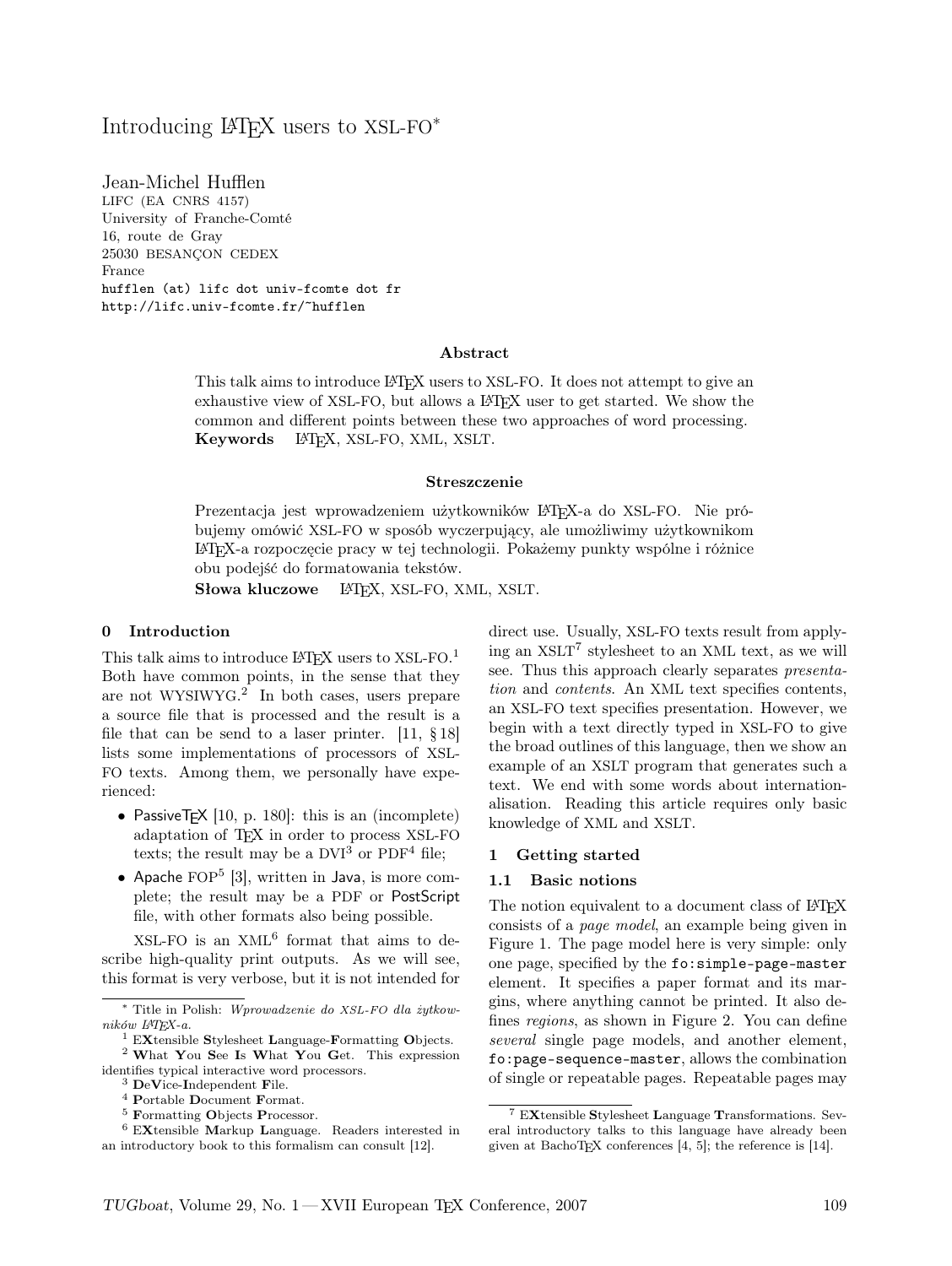Jean-Michel Hufflen

```
<?xml version="1.0" encoding="ISO-8859-1"?>
<fo:layout-master-set xmlns:fo="http://www.w3.org/1999/XSL/Format">
  <!-- xmlns:fo declares a prefix for the namespace associated with xsl-fo texts. -->
 <fo:simple-page-master master-name="page-simple" page-height="297mm" page-width="210mm"
                         margin-top="10mm" margin-bottom="20mm" margin-left="25mm"
                         margin-right="25mm">
   \leq fo: region-before extent="30mm"/> \leq !-- Declaration of the header, footer, left and right -->
   <fo:region-after extent="30mm"/> <!-- margin. These usual terms have been viewed as too -->
   <fo:region-start extent="30mm"/> <!-- specific to left-to-right writing, thus a -->
   <fo:region-end extent="30mm"/> <!-- terminology based on 'before', 'after', 'start', 'end' -->
   <fo:region-body/> <!-- is preferred. The body is defined as the page's -->
                                          <!-- remainder. See Figure 2. -->
  </fo:simple-page-master>
```
Figure 1: Example of a page model in XSL-FO.

```
</fo:layout-master-set>
```


Figure 2: Regions defined by XSL-FO.

vary w.r.t. the position, that is, you can alternate two models for even and odd pages, or define a separate model for initial and final pages, . . . .

Figure 3 shows how an XSL-FO text may be formatted, the source text being given in Figure 4. We will see that page models are not specified by including a file as in LATEX. If you wish a page model to be shared among several XSL-FO texts, an external entity is to be used [12, pp. 50–52]. This implies the introduction of a 'dummy' DOCTYPE tag. $8$  We see that an XSL-FO text is rooted by an fo:root element, whose children are a page model and a page sequence. A page sequence defines what is written and where. In Figure 4, a *static content* — a song's title, followed by the number of the current page is related to any page foot, whereas a flow allows the



Figure 3: The formatted output of Figure 4.

specification of a text possibly printed on regions belonging to several successive pages. A flow is bound to a region by means of the flow-name attribute, referring to the region-name attribute's value of an element for a region. There are default conventions; for example, the definition of the 'body' region given in Figure 1 is equivalent to:

```
<fo:region-body
  region-name="xsl-region-body"/>
```
<sup>&</sup>lt;sup>8</sup> ... which is a *trick*. A better method consists of using tags belonging to XInclude [15], but make sure that they are recognised by the tools you are using.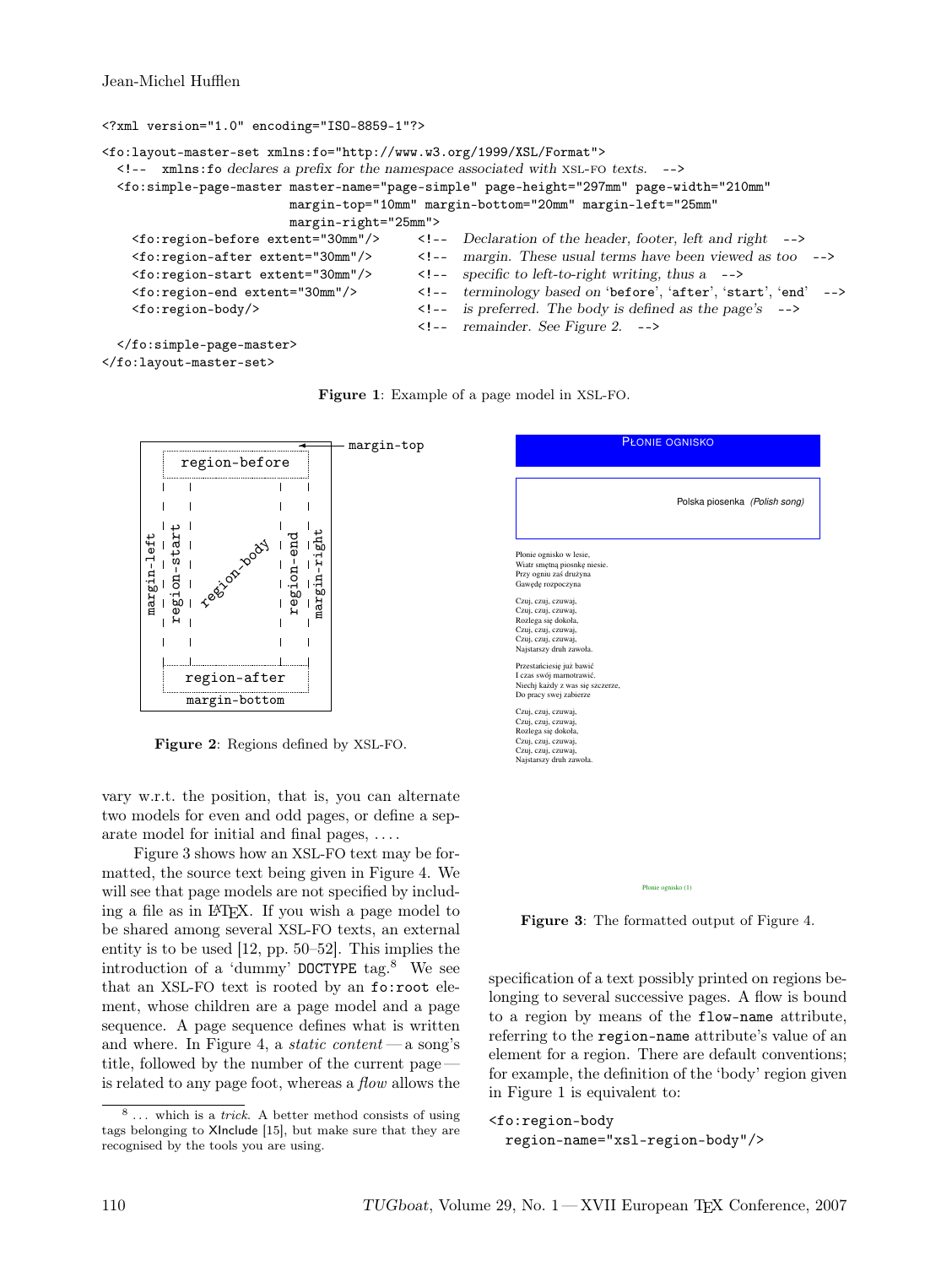```
<?xml version="1.0" encoding="ISO-8859-2"?>
<!DOCTYPE root [<!ENTITY layout SYSTEM "layout.fo">
                <!ENTITY refren-1 "Czuj, czuj, czuwaj,">]>
<fo:root xmlns:fo="http://www.w3.org/1999/XSL/Format">
 &layout;
  <fo:page-sequence master-reference="page-simple" font-family="serif" font-size="12pt"
                    text-align="left">
   <fo:static-content flow-name="xsl-region-after">
     <fo:block text-align="center" line-height="14pt" color="green" font-size="10pt"
       font-family="serif">
       Płonie ognisko (<fo:page-number/>)
      </fo:block>
   </fo:static-content>
   <fo:flow flow-name="xsl-region-body" xml:lang="po">
      <fo:block font-family="sans-serif" font-size="18pt" font-variant="small-caps"
                padding-top="3pt" text-align="center" color="white" background-color="blue"
                space-after="15pt" line-height="24pt">
       Płonie ognisko
      </fo:block>
      <fo:block font-family="sans-serif" font-size="14pt" space-after="18pt" border-style="solid"
                border-width="0.5mm" border-color="blue" padding="4mm" start-indent="80mm"
                end-indent="4mm">
        <fo:block text-align="right">
         Polska piosenka
         <fo:inline font-style="italic" xml:lang="en">(Polish song)</fo:inline>
        </fo:block>
      </fo:block>
      <fo:block space-before.minimum="10pt" space-before.optimum="11pt"
               space-before.maximum="12pt">
       Płonie ognisko w lesie,
      </fo:block>
      <fo:block>Wiatr smętną piosnkę niesie.</fo:block>
      <fo:block>Przy ogniu zaś drużyna</fo:block>
      <fo:block>Gawędę rozpoczyna</fo:block>
     \langlefo:block ...> \langle!-- As above for the stanza's first line. -->
       &refren-1;
      </fo:block>
      <fo:block>&refren-1;</fo:block>
      <fo:block>Rozlega się dokoła,</fo:block>
      <fo:block>&refren-1;</fo:block>
      <fo:block>&refren-1;</fo:block>
      <fo:block>Najstarszy druh zawoła.</fo:block>
      <fo:block ...>Przestańciesię już bawić</fo:block>
      <fo:block>I czas swój marnotrawić.</fo:block>
      <fo:block>Niechj każdy z was się szczerze,</fo:block>
      <fo:block>Do pracy swej zabierze</fo:block>
      ... <!-- The refrain again. -->
    \langle /fo:flow>
 </fo:page-sequence>
</fo:root>
```
Figure 4: Complete source of the text of Figure 3.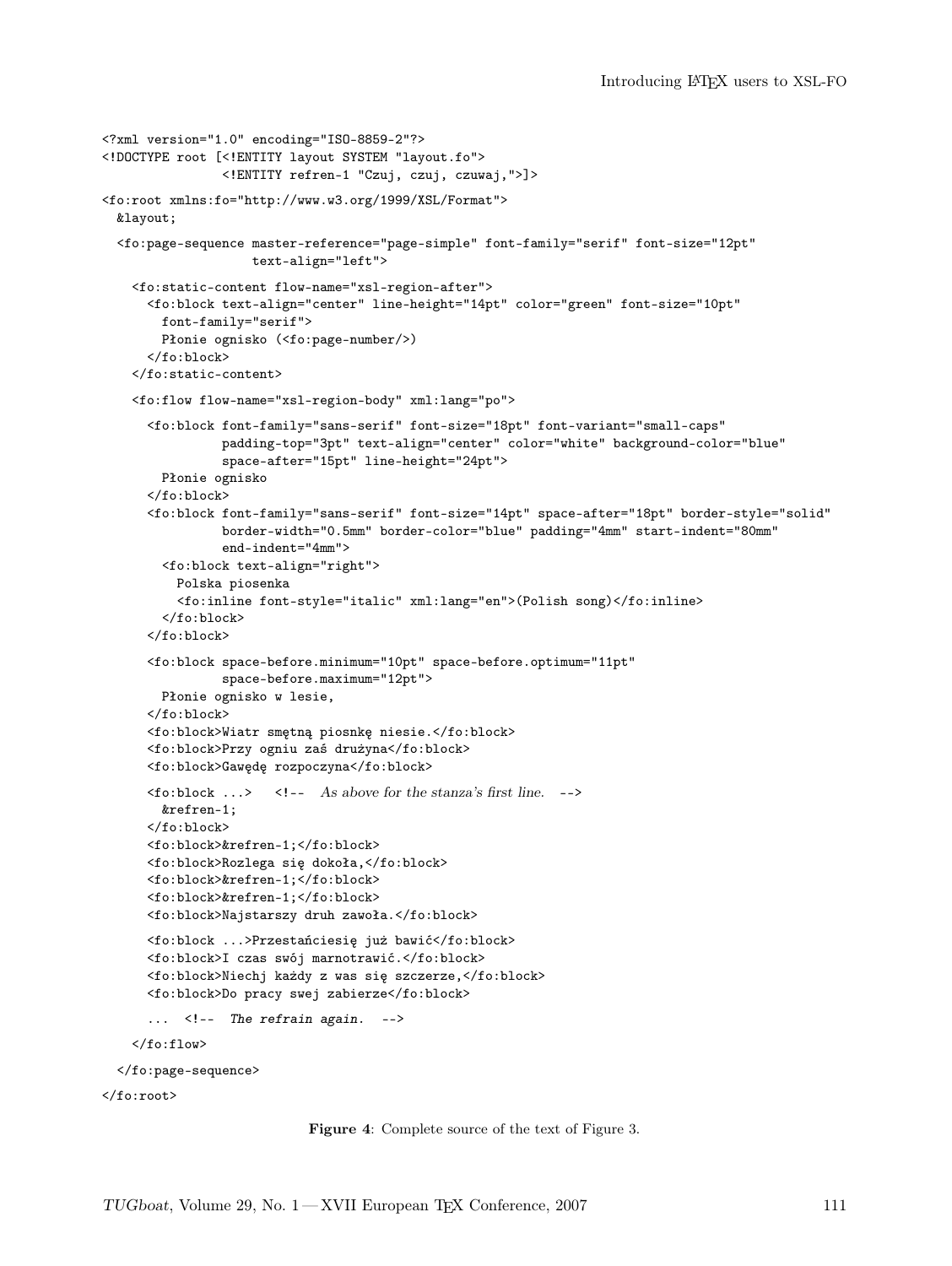| Attribute     | Default value | Other values                                                                                                                             |
|---------------|---------------|------------------------------------------------------------------------------------------------------------------------------------------|
| $font-family$ | serif         | sans-serif                                                                                                                               |
| font-size     |               | Absolute sizes: xx-small, x-small, medium, large, x-large, xx-large,<br>Relative sizes: smaller, larger<br>Lengths: e.g., 10pt           |
| font-stretch  | normal        | wider, narrower, ultra-condensed, extra-condensed, condensed,<br>semi-condensed, semi-expanded, expanded, extra-expanded, ultra-expanded |
| font-weight   | normal        | bold, bolder, lighter                                                                                                                    |
| font-style    | normal        | italic, reverse-normal, reverse-oblique                                                                                                  |
| font-variant  | normal        | small-caps                                                                                                                               |

Table 1: Possible values for most of font attributes.

# 1.2 Formatting texts

At first glance, fo:block elements are analogous to paragraphs in LATEX. The text inside a block may be justified, left or right aligned, according to the value of text-align. The attributes color and background-color specify colours for the text and background. Other attributes:

```
border-style border-width border-color
```
allows us to draw a box around this block. Of course, border-width is set to a null value by default, so no border is drawn. The 'padding-...' attributes characterise the padding between the text and border [10, pp. 96–100].

Blocks may be nested and most attributes are inherited. As an example, let us consider the second block of the flow. It defines some attributes related to fonts — font-family and font-size these attributes being inherited in the nested block containing the Polish and English words for 'Polish song' (' $Polska\,\,piosenka$ '). The fo:inline element allows some attributes to be redefined without opening a new block: it corresponds to changing some parameters — font style or size, etc. — inside the same paragraph in LATEX. In fact, we can consider that fo:block elements, due to this recursive nature, are equivalent to both the \par command and the minipage environment of IATFX. The possible values associated with most of the font attributes are given in Table 1. In comparison with LATFX where the family, weight, style, and variant of a font are expressed by combinations of commands being the same syntax, '\text...{...}', the attributes of XSL-FO are more 'typed'. That may be seem quite artificial to a L<sup>AT</sup>FX user, but emphasises all the possible combinations.

The start-indent attribute specifies the distance from the start-edge of the box surrounding the contents to the start-edge of the contents itself. The end-indent attribute is analogous, but endedges are considered. The vertical spacing between successive blocks is controlled by the two attributes space-before and space-after. The specification of stretcheable lengths in LAT<sub>E</sub>X  $[7, § A.1.15]$  is implemented in XSL-FO by means of components. Let us look at the first stanza given in Figure 4: the vertical spacing before this block is ideally 11 pt long, at least 10 pt long, and at most 12 pt long, according to the values of the components optimum, minimum, and maximum of the space-before attribute. Just specifying space-before="11pt" sets the three components of the space-before attribute to this length. Putting:

```
space-before="11pt"
space-before.minimum="10pt"
```
only redefines the minimum component, the two others being 11 pt long.

Going thoroughly into this notion, XSL-FO provides two other components for the specification of spacing. The conditionality component controls whether a space-specifier has effect at the beginning or end of a reference area— e.g., the beginning (resp. end) of a page for the space-before (resp. space-after) attribute of the fo:block element, or the beginning (resp. end) of a line for the space-start (resp. start-end) attribute of the fo:inline element. The possible values for this conditionality component are discard (by default) and retain. The precedence component can either be an integer or the keyword force. It determines what happens when the end of a reference area conflicts with the next one. If the precedence component is set to force, this will override any other space specifiers that conflict with it.

Let us briefly mention two attributes for blocks or inline texts: text-decoration is used to draw a line above, below, or through a text [16, § 7.17.4], baseline-shift is used for subscripts and superscripts. Since XSL-FO only aims to give nice layout of a text, there is no practical way to do computations on this text. For example, the fragment: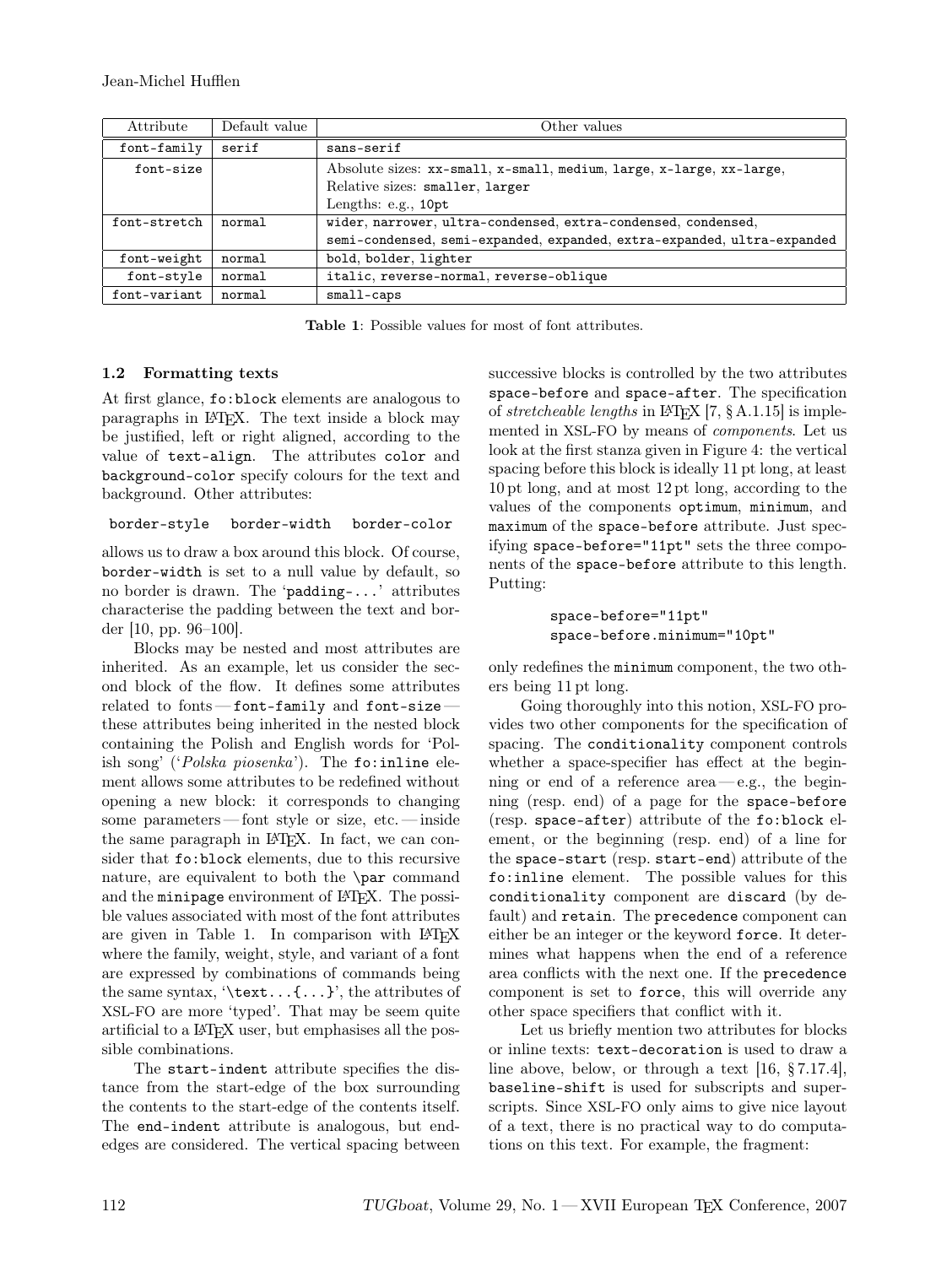### \iflanguage{polish}{Polska piosenka}{% Polish song}

(cf.  $|7, \S 9.2.1|$  about the **\iflanguage** command) cannot be transcribed into an XSL-FO text. However, some typical transformations can be put into action by means of the text-transform attribute, whose values may be none (by default), capitalize, uppercase, lowercase. Let us notice that using this attribute is somewhat deprecated because these operations do not make sense given internationalisation issues.

Other attributes prevent the breaking of a text into lines, columns, and pages when blocks are typeset: keep-with-next, keep-with-previous, and keep-together. Each of these three attributes has three components: within-line, within-column, and within-page. The associated values are auto (by default), that is, no constraint, always, or an integer expressing the strength of this property. This integer can be compared to the optional argument of the LAT<sub>F</sub>X commands \pagebreak and \linebreak. For example, if there is a fo:block element with a keep-with-next attribute set to always, there cannot be a page break between this block and the preceding one. If you want to force breaking in such situations, use the attributes break-before and break-after, whose values are auto (by default), column, page, even-page, and odd-page. See [10, pp. 70–72] for more details.

# 1.3 Additional elements

Now we mention some additional functionalities of XSL-FO, in order to give an idea of its expressive power. It provides elements to express lists, analogous to LATEX's, rooted by the fo:list-block element [10, pp. 102]. The way to specify tabulars is analogous to HTML's,<sup>9</sup> the most commonly used element for this being  $f \circ : \text{table}$  [10, pp. 104-110]. Footnotes are specified via the fo:footnote element [10, pp. 154–155], analogous to the  $\cdot$  footnote command. Cross references as in L<sup>AT</sup>FX are supported by means of the fo:basic-link element [10, pp. 146– 148]; hyper-link references to external documents are also possible. The notion of floating objects is known within XSL-FO: see [16, § 6.12.2] about the fo:float element. The language provides elements and attributes for building indexes [16, § 7.24], analogous to what is used within LATEX's theindex environment (cf. [7, § 11.1]). Last, let us notice that there is no mathematical mode in XSL-FO.

### 2 XSLT and XSL-FO together

The Polish song given in Figure 4 has already been specified as a 'pure' XML text in [6, Fig. 1]. We reproduce it as Figure 5. Then we give an XSLT stylesheet (Figures 6 and 7) that yields the text of Figure 4 when it is applied to the XML text of Figure 5. That shows how XSL-FO texts should be built: by derivation from XML texts by applying a stylesheet.

The use of two namespaces [12, pp. 41–45] given by prefixes, xmlns:xsl and xmlns:fo,<sup>10</sup> clearly separates what is evaluated  $({\langle x_{\rm s1}: \ldots \rangle}^{\circ})$  when the XSLT program is running, and what results from this operation  $({\text{`. Finally, let us notice$ that XSL-FO does not provide a way to build a table of contents automatically, but doing this task is easy when an XSLT program is used [10, pp. 149–150].

#### 3 Some words on internationalisation

XSL-FO provides properties — that is, attributes for specifying hyphenation properties [16, § 7.10]. These attributes includes the specification of a country, a language, a hyphenation character, etc. In practice, the predefined attribute xml:lang — see the two occurrences of this attributes in Figure 4 is treated as a shorthand and used to set the country and language properties [16, § 7.31.24]. This attribute characterizes the language of a content by a two-letter language, optionally followed by a twoletter country code, as specified in [1].

XSL-FO is not limited to languages using the Latin alphabet and can deal with any writing mode. The writing-mode attribute can be set to:

- lr-tb, for 'left-to-right, top-to-bottom' (by default),
- rl-tb, for 'right-to-left, top-to-bottom',
- tb-rl, for 'top-to-bottom, right-to-left',
- or others [16, § 7.29.7].

This specifies two directions: the first is the inlineprogression-direction which determines the direction in which words will be placed and the second is the block-progression-direction which determines the direction in which blocks and lines are placed one after another. The inline-progression-direction for a sequence of characters may be implicitly determined using bidirectional character types for those characters from the Unicode Character Database [13] and the Unicode bidirectional algorithm [13, Annex 9].

<sup>&</sup>lt;sup>9</sup> HyperText Markup Language. Readers interested in an introduction to this language can refer to [9].

<sup>10</sup> In fact, the information identifying a precise namespace is not the prefix itself, but the value associated with it, e.g., 'http://www.w3.org/1999/XSL/Transform' for an XSLT program. XInclude (see Footnote 8, p. 110) introduces another namespace to model file inclusions [15].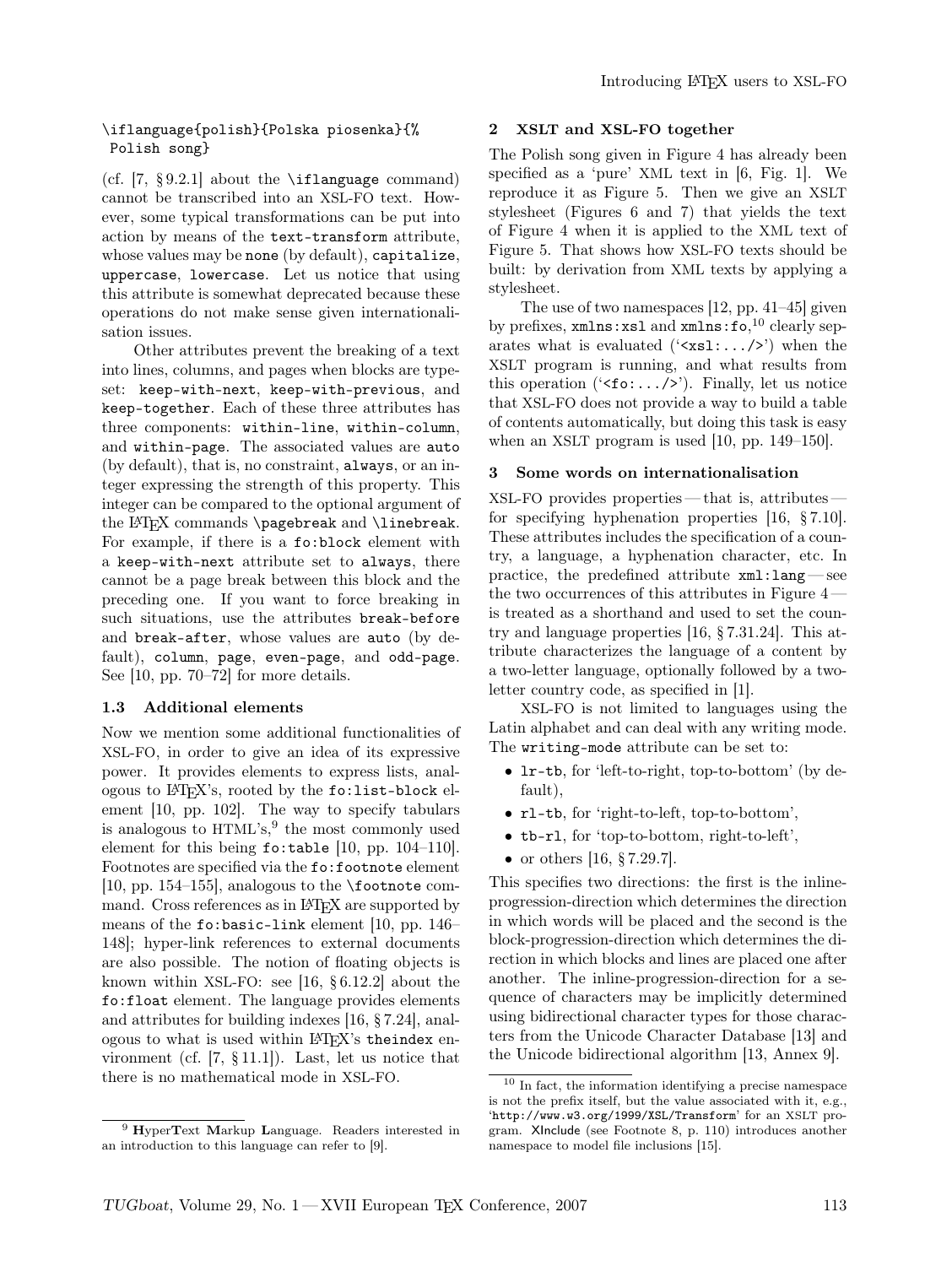# Jean-Michel Hufflen

```
<?xml version="1.0" encoding="ISO-8859-2"?>
<!DOCTYPE poem0 SYSTEM "poem0.dtd" [<!ENTITY refren-1 "<verse>Czuj, czuj, czuwaj,</verse>">]>
<poem0>
  <preamble><title>Płonie ognisko</title></preamble>
  <body>
    <stanza>
      <verse>Płonie ognisko w lesie,</verse>
      <verse>Wiatr smętną piosnkę niesie.</verse>
      <verse>Przy ogniu zaś drużyna</verse>
      <verse>Gawędę rozpoczyna</verse>
    </stanza>
    <stanza label="refren"> <!-- label is an optional attribute being type ID. -->
      &refren-1;&refren-1; <!-- Syntactical replacement. -->
      <verse>Rozlega się dokoła,</verse>
      &refren-1;&refren-1;
      <verse>Najstarszy druh zawoła.</verse>
    </stanza>
    <stanza>
      <verse>Przestańciesię już bawić</verse>
      <verse>I czas swój marnotrawić.</verse>
      <verse>Niechj każdy z was się szczerze,</verse>
      <verse>Do pracy swej zabierze</verse>
    </stanza>
    <stanza>
      <!-- A stanza is a non-empty list of verses, but can be a repetition of a previous stanza, in which case we
            use the resume element with a required attribute, ref. The value associated with this IDREF
            attribute unambiguously identifies a subtree.
        -->
      <resume ref="refren"/>
    </stanza>
  </body>
</poem0>
```
Figure 5: Example of a Polish song as an XML text.

# 4 Going further

Of course, we have not shown all the features of XSL-FO; our goal was merely to show that the basic features are analogous to LATEX's, even if methods for advanced features diverge. We hope you are now able to write simple texts in XSL-FO. If you wish to go thoroughly into learning it, the reference is the  $W3C<sup>11</sup>$  recommendation of the latest version  $(1.1)$ [16]. [10] is more didactic, but is based on XSL-FO's Version 1.0, although the differences are very slight for simple examples. [2, ch. 8] and [8] are very didactic, too, and may be of interest for French- or German-speaking people, but have the same drawback.

# 5 Acknowledgements

Many thanks to Jerzy B. Ludwichowski, who wrote the Polish translation of the abstract. I also thank Karl Berry and Barbara Beeton, who proofread the definitive version.

# References

- [1] Harald Tveit ALVESTRAND: Request for Comments: 3066. Tags for the Identification of Languages. UNINETT, Network Working Group. March 1995. http://www.cis. ohio-state.edu/cgi-bin/rfc/rfc3066. html.
- [2] Bernd Amman et Philippe Rigaux : Comprendre XSLT. Éditions O'Reilly France. Février 2002.
- [3] Apache FOP. January 2007. http: //xmlgraphics.apache.org/fop/.
- [4] Jean-Michel HUFFLEN: "Introduction to XSLT". Biuletyn GUST, Vol. 22, pp. 64. In BachoTEX 2005 conference. April 2005.
- [5] Jean-Michel HUFFLEN: "Advanced Techniques in XSLT". Biuletyn GUST, Vol. 23, pp. 69–75.

<sup>11</sup> World Wide Web Consortium.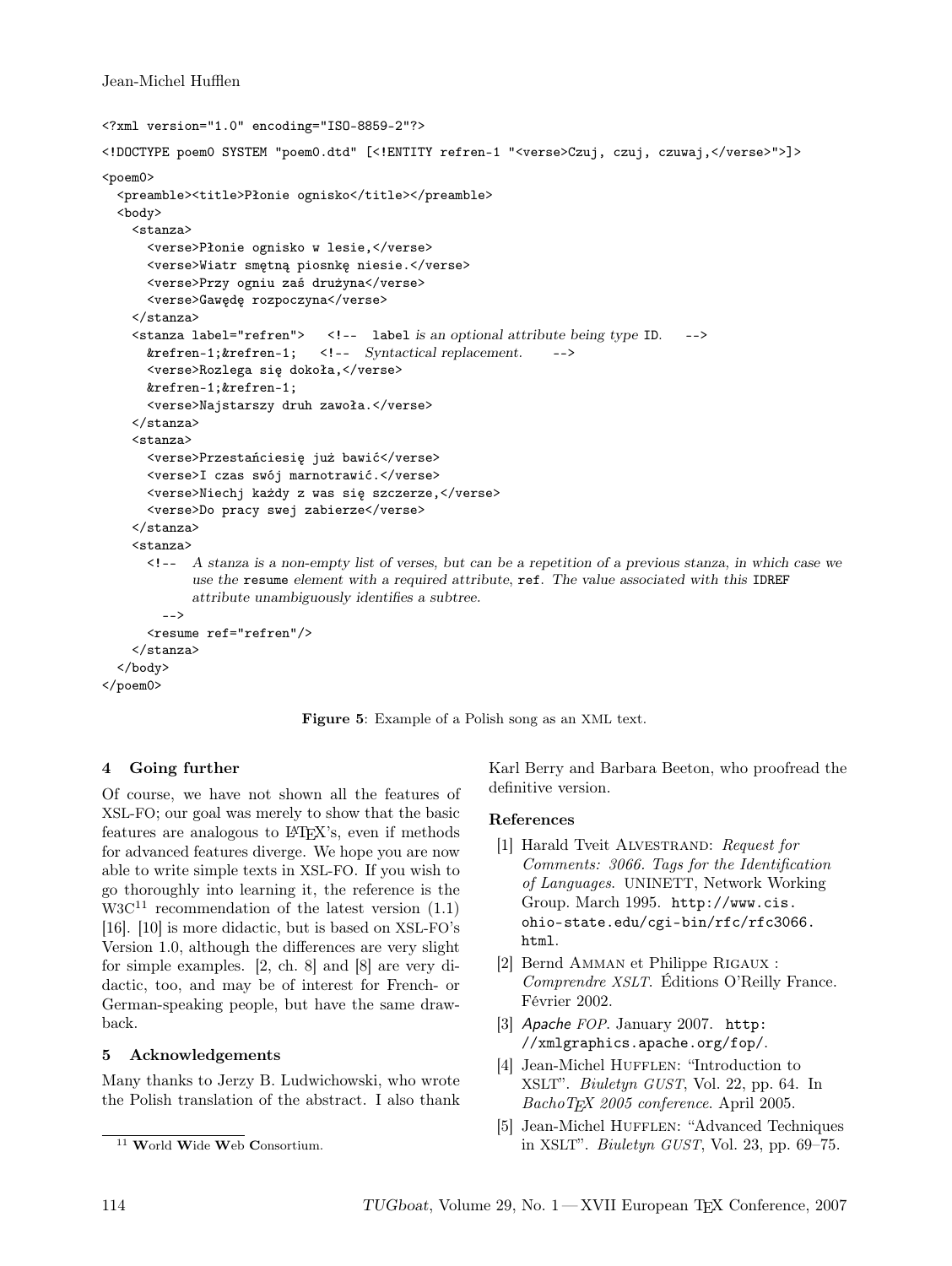```
<?xml version="1.0"?>
<!DOCTYPE stylesheet [<!ENTITY layout SYSTEM "layout.fo">]>
<xsl:stylesheet version="1.0" id="poemfr0-2-fo" xmlns:xsl="http://www.w3.org/1999/XSL/Transform"
                xmlns:fo="http://www.w3.org/1999/XSL/Format">
 <xsl:output method="xml" indent="yes"/>
  <xsl:param name="polish-song-en" select="'Polish song'"/>
 <xsl:param name="polish-song-po" select="'Polska piosenka'"/>
 <xsl:strip-space elements="*"/> <!-- Rule blank nodes out. -->
 <xsl:template match="poem0">
   <fo:root>
     &layout; <!-- The contents of this file is inserted 'verbatim' into the result of the xslt program. -->
      <xsl:variable name="the-title" select="preamble/title"/>
      <xsl:call-template name="put-footer">
        <xsl:with-param name="the-string" select="the-title"/>
      </xsl:call-template>
      <fo:page-sequence master-reference="page-simple" font-family="serif" font-size="12pt"
                       text-align="left">
        <fo:flow flow-name="xsl-region-body" xml:lang="po">
         <xsl:call-template name="put-title">
            <xsl:with-param name="the-title" select="$the-title"/>
         </xsl:call-template>
         <xsl:apply-templates select="body"/>
        </fo:flow>
      </fo:page-sequence>
   </fo:root>
 </xsl:template>
  <xsl:template match="body"><xsl:apply-templates/></xsl:template>
 <xsl:template match="stanza">
   <xsl:choose>
      <xsl:when test="resume"><xsl:apply-templates select="id(resume/@ref)"/></xsl:when>
      <xsl:otherwise>
        <xsl:apply-templates select="verse[1]">
         <xsl:with-param name="first-line-p" select="true()"/>
       </xsl:apply-templates>
        <xsl:apply-templates select="verse[position() &gt; 1]"/>
      </xsl:otherwise>
    </xsl:choose>
 </xsl:template>
 <xsl:template match="verse">
   <xsl:param name="first-line-p" select="false()"/> <!-- 'false' is the default value. -->
   <fo:block>
     <xsl:if test="$first-line-p">
       <xsl:attribute name="space-before.minimum">10pt</xsl:attribute>
       <xsl:attribute name="space-before.optimum">11pt</xsl:attribute>
       <xsl:attribute name="space-before.maximum">12pt</xsl:attribute>
      \langle xs1:if\rangle<xsl:value-of select="."/>
   </fo:block>
  </xsl:template>
```
Figure 6: An XSLT stylesheet that transforms the source given in Figure 5 to Figure 4..